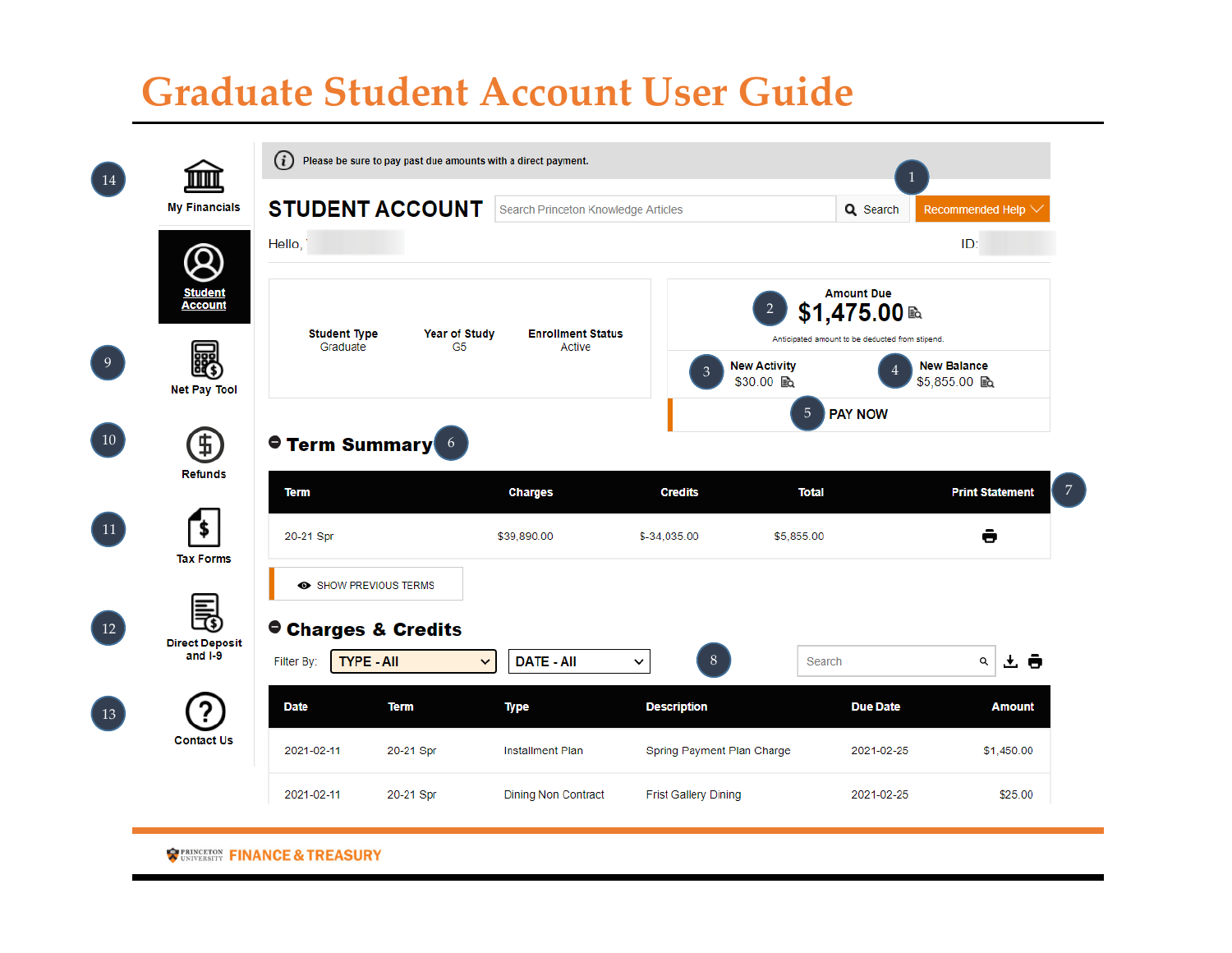## **Graduate Student Account User Guide Legend**

- **1. Additional Help:** If more specific help is needed, search Princeton's Knowledge Articles or view recommended Articles and websites.
- **2. Amount Due:** Displays the sum of unsatisfied charges with <sup>a</sup> due date of the current month or prior. If charges are pas<sup>t</sup> due, <sup>a</sup> red warring will appear here. For most, the Amount Due represents the dollar amount that will be requested from your monthly stipend paycheck and no direct paymen<sup>t</sup> is required. The deduction will appear as "student bill" on your pay stub. However, if your paycheck does not cover the full amount due or if you do not receive <sup>a</sup> Princeton stipend, an email will be sent advising you that <sup>a</sup> direct paymen<sup>t</sup> will be required at that time.

Throughout the month, the Amount Due on your account will be incremented to reflect new charges as they are applied to your student account. This will continue up until the student bill deduction reques<sup>t</sup> is made to the Payroll Office. Whenever <sup>a</sup> deduction reques<sup>t</sup> is made, an email notification will be sent to you as <sup>a</sup> reminder to check your student account and to anticipate the deduction amount from your monthly paycheck. To see <sup>a</sup> breakdown of your charges due for the current month, click on the icon next to the dollar amount.

If your account is overpaid, the "Amount Due" label will change to "Credit Balance". For example, this may occur if the proceeds of <sup>a</sup> loan were applied to your student account. From the Refunds button (#10), you can reques<sup>t</sup> the credit balance be deposited directly into your US bank account (or sent as check if direct deposit is not an option). Alternatively, the credit balance can remain on your account to offset new charges.

- **3. New Activity:** Displays the sum of charges that were recently added to your account with <sup>a</sup> due in the subsequent month. To see <sup>a</sup> breakdown of your new charges, click on the icon next to the dollar amount.
- **4. New Balance:** Displays the sum of what is due now plus all unsatisfied charges with <sup>a</sup> future due date within the current academic term. The New Balance amount includes future installments of your prorated charges. This is a running total of your term balance. You can elect to pay the full New Balance to cancel your participation in the installment plan for the remaining months of the term. To view <sup>a</sup> breakdown of the items that represen<sup>t</sup> your New Balance, click on the icon next to the dollar amount.
- **5. Pay Now:** Click this button to make your domestic or international <sup>e</sup>‐paymen<sup>t</sup> from Princeton's Payment Gateway after being notified of an amount due. Domestic payments will be immediately applied; international payments via Western Union will appear after paymen<sup>t</sup> settlement occurs.

**REASURY** UNIVERSITY **FINANCE & TREASURY**